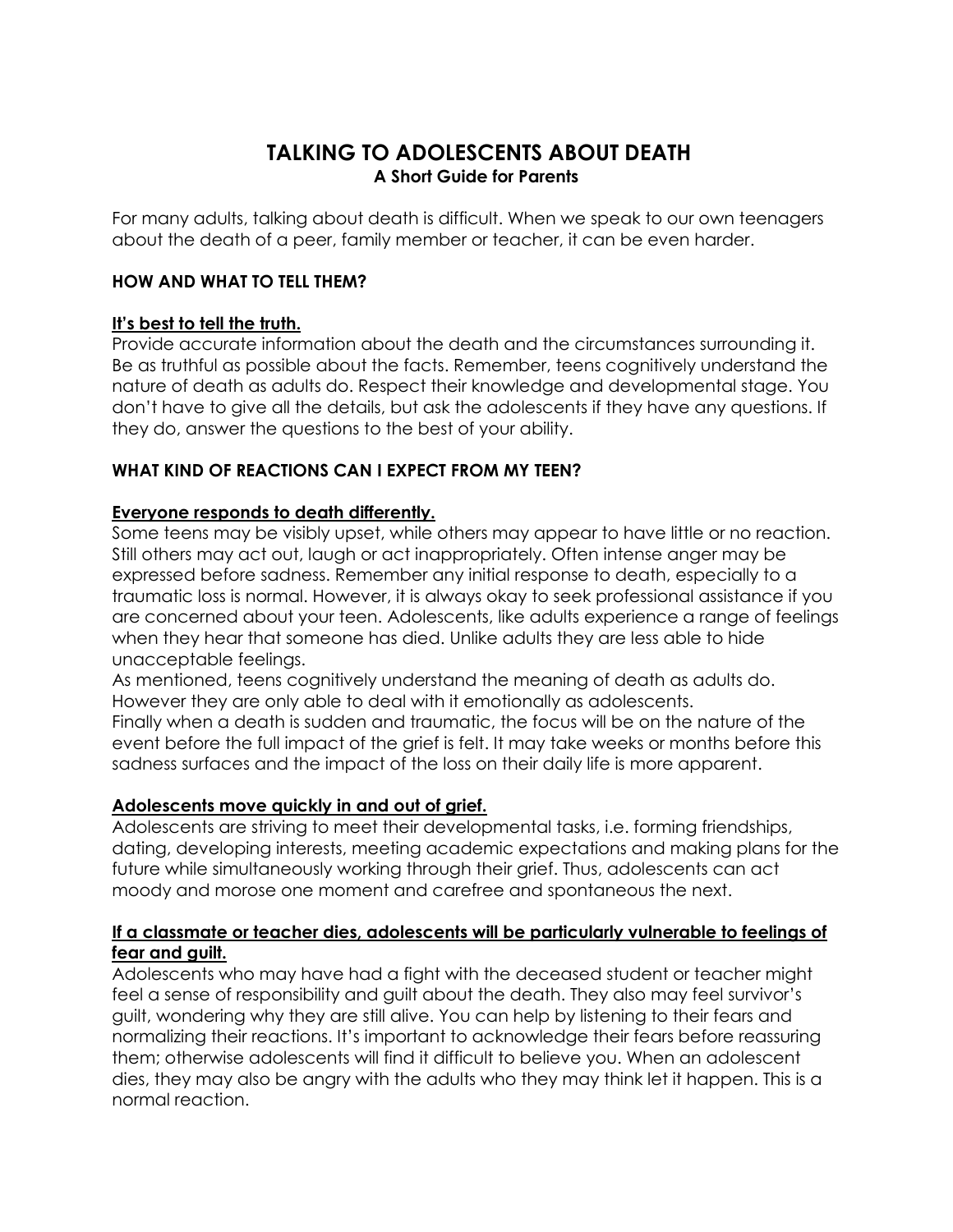# **Remember that any death can awaken feelings about a past loss.**

Both teens and adults who have experienced any death prior to this can feel the impact of that loss again. Sometimes feelings surface that may be about the past loss not the recent death or, perhaps, it can be the combination of both.

## **Adolescents may display a wide range of symptoms.**

Adolescents will display a wide range of symptoms, i.e. headaches, stomach aches, a variety of fears about their health, their parents' health, or have difficulty eating, sleeping or concentrating. Some teens may become easily agitated or angry. You may also observe a decreased interest in school or activities, a drop in grades or school attendance or an increase in risk taking behaviors. If these symptoms are extremely severe or persist over an extended period of time then the adolescent should be evaluated for depression. In the short term however, these symptoms are a normal part of the grief process and it should abate. It is important to pay close attention to the severity, intensity and duration of the symptoms.

## **Remember that you will also have your own feelings about the death of the student.**

It is important to understand your own feelings and get support for yourself if necessary. Acknowledging your own feelings can increase your empathy for your teen, as well as help to recognize your limits. While at times it's important to express your own feelings about the loss, try to refrain from judging your teen for his/her reactions. For example, it is not helpful to dismiss the anger if you feel sad, nor is it helpful to disregard feelings of sadness if you feel angry.

# **WHAT CAN I DO TO HELP MY TEEN?**

# **Acknowledge the intensity of the loss.**

The death of a peer will greatly affect them, even if your teen did not know the deceased. Therefore it is important to provide a number of opportunities for the teen to express feelings of grief and loss. Rituals provide a source of continuity. For example, letters or cards to family members of the deceased can give your teen comfort as well as the family of the deceased support. Often adolescents need to be with peers. See if the school will be providing opportunities for peer support. Encourage your teen to meet with friends. Open your home to them.

#### **Be Attentive.**

Answer their questions as best as you can. Don't tell them not to cry. Tell them that people feel many different things. Denial or disbelief, numbness, anger and sadness are all normal feelings. Tell them they may feel sad, and then feel happy again. That's normal too. It's okay to have moments of happiness, even when someone just died. Understand many teens may not have a need to talk about it. Avoid making judgments around the circumstances of death, i.e. suicide, drunk driving or drug overdose, etc.

#### **Stay Present.**

When you think about it, the hardest thing we ever do in life is to sit with another person in pain and just provide comfort through our presence. By not rushing to make the pain go away, you allow healing to begin.